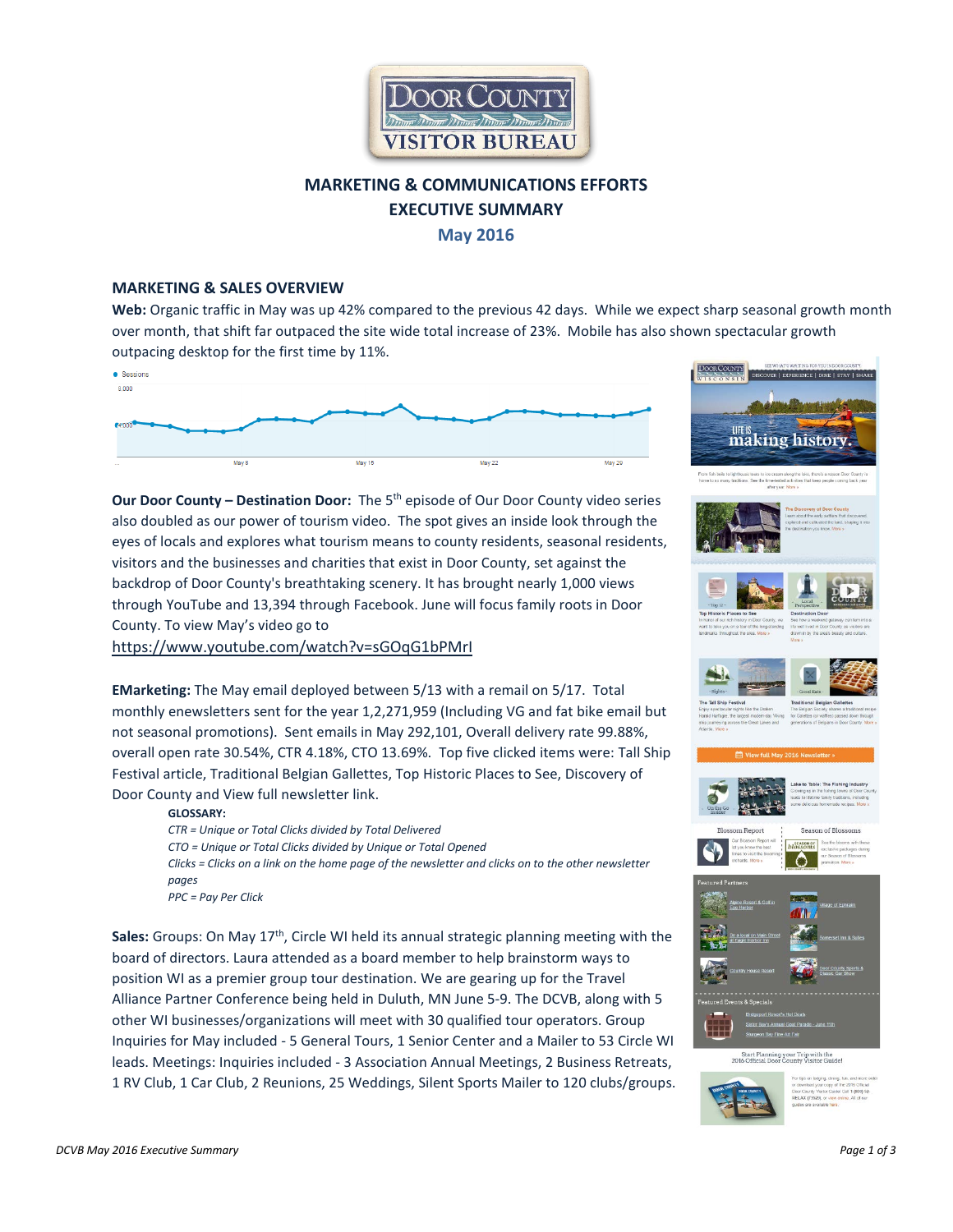**Social:** In May, Visible Intelligence picked up comments referring to Door County on several Facebook pages; a few with a significant fan base (TreeHugger, Real Simple and National Audubon Society). Facebook is up to 76,514 followers vs 65,210 followers in May of 2015. May friend impressions referring to our page was 7.5 million. Twitter currently has 4,661 followers that brought us 5.7 million impressions. Instagram has grown tenfold since 2015 with 9,387 followers vs 2,928 the same time last year, it is also joined the ranks in the top 20 referrers to the site.

**Media:** Our big media push is underway and we are seeing some great results. In just 3 weeks we saw nearly 4,000 visitor guide requests come in from the Comcast Chicago RFI buy and the use of video in our YouTube ads has increased video consumption to 159,171 vs 13,319 the same time last year. Between our digital ads, out of home, print, social and TV buys we garnered 8.9 million impressions in May. **PPC:** For May, Paid Search efforts through Adwords and Bing delivered 14,312 Web Visitors through 109,369 Impressions for a Web Visitor Rate of 13% with 66,551 Engagements for an Engagement Rate of 61%. Of the Web Visitors, 2,085 (15%) came from Lodging terms.

#### **OTHER MEASUREMENTS**

**Lobby Traffic:** There were 4,249 visitors to the welcome center in May. (Down from 4,821 visitors in May 2015)

**Visitor Guide:** Hard copy visitor guide requests and online visitor guide visits (combined total) for May 2016 were 9,364 (5,295 hard copy & 4,072 online) vs 6,712 in May 2015.

## **COMMUNICATIONS & PUBLIC RELATIONS**

- 9 articles were reported as a result of our media marketing program and reached a total of 16,899,042 readers/listeners/viewers for May. A few highlights of media outlets that ran Door County stories included Milwaukee Journal Sentinel, Wisconsin Gazette, Country Extra Magazine and Glancer Magazine. View all articles from the program via our Google Drive folder at **<http://tinyurl.com/l6ym2mc>**.
- Since our media marketing program began, the program has generated \$15,382,318 worth of earned media coverage for Door County, including \$296,988 in May.
- The return on investment for our media marketing program to date is 895%. For every dollar we've spent, we've gotten back \$8.95 worth of media coverage measured in terms of ad value equivalency.
- We welcomed 12 journalists to Door County on a spring themed press trip May 19-22. The weather was absolutely gorgeous and the cherry blossoms were at their finest!
- We have five scheduled group editorial press trips with Geiger & Associates remaining this year including an islands & lighthouses themed trip June 16-19, summer themed trip June 20-24, outdoor recreation themed trip August 23-26, arts & culture themed trip September 12-15 and a fall themed trip October 17-21.
- DCVB media assistance was provided to 34 journalists/media outlets in May by providing images, information, onair/on-camera interviews and/or support for Door County based articles and stories. A few highlights included Experience Wisconsin magazine, FOX 11 WLUK, NBC 26 WGBA, Midwest Features Syndicate, Chicago Tribune, TravelWisconsin.com, NBC 4 WTMJ and FOX 32 WFLD.
- In May we distributed a regional media release [recapping the winners](http://www.doorcounty.com/discover/media-coverage/2016-tourism-breakfast-awards/) from our National Tourism Week breakfast event and distributed [a national release](http://www.prweb.com/releases/doorcounty/trailgenius/prweb13419381.htm) about our Trail Genius initiative.
- Views of DCVB produced videos across all online platforms totaled 159,171 in May. This total includes videos from the Our Door County series, Explore The Door series, aerial highlight video, TV ads, etc. that are hosted on video portals which currently include YouTube, Vimeo and Facebook. This total includes a new YouTube ad campaign that started in May which drove 105,619 (66% of our monthly total) video views.
- National Travel & Tourism Week materials were distributed and included a number of messages targeted at the local community to showcase the importance of tourism to Door County. An 8-page ["Power of Tourism" piece](http://www.doorcounty.com/media/8217/2016-door-county-power-of-tourism-piece-web.pdf) was produced as was a [2-page fact sheet](http://media.doorcounty.com/mediareleases/Door-County-Toursim-Economic-Impact-Fact-Sheet-2016.pdf) on the economic impact of tourism in Door County. A media release was distributed just before National Travel & Tourism Week began and other online, broadcast and print media messaging was placed with member outlets to help spread the word on the importance of tourism.